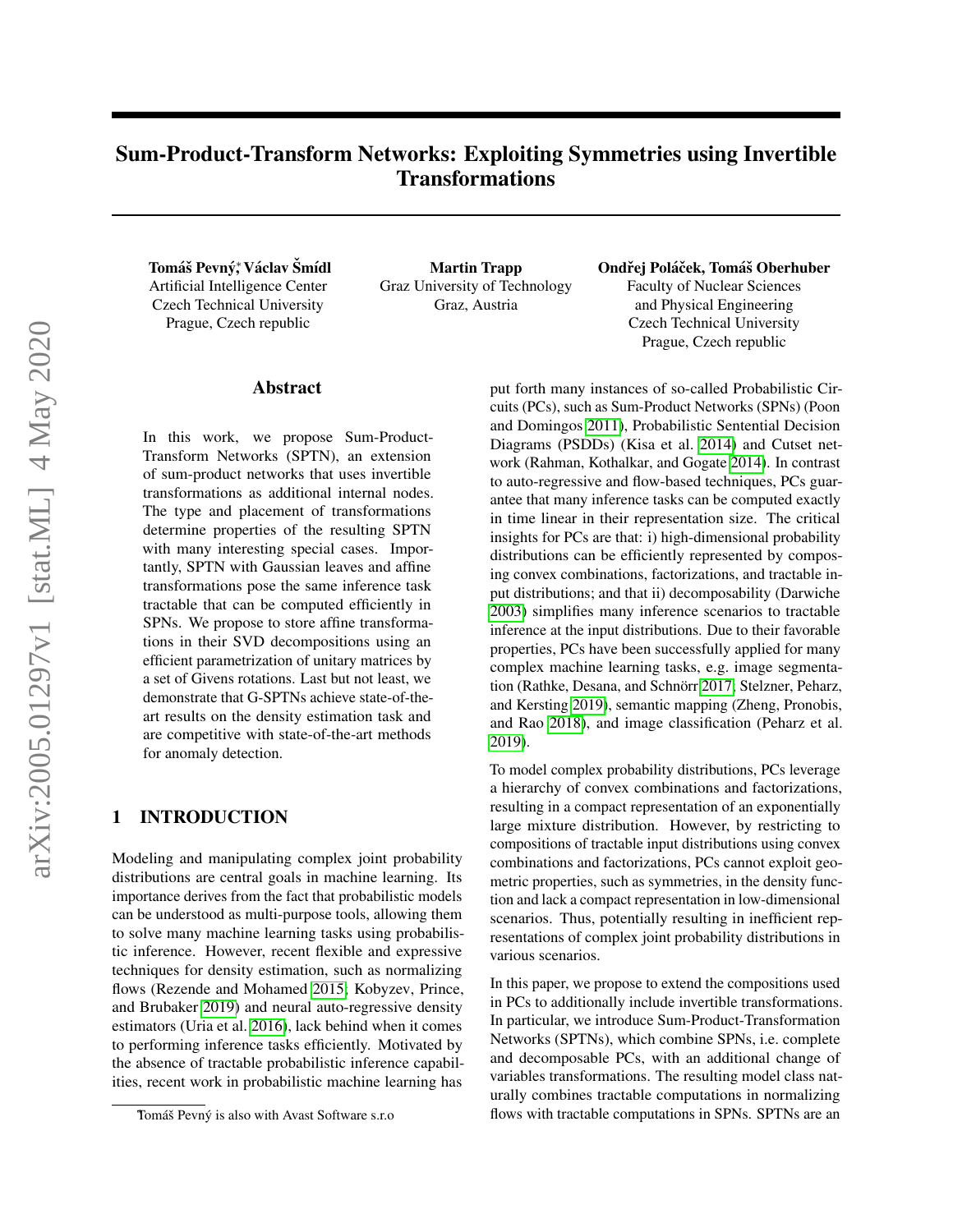<span id="page-1-0"></span>

Figure 1: Figures (a-b), respectively, show the density function of an SPN and SPTN overlayed onto a subset of training data. SPTNs can fit the data more effectively, by exploiting transformations of the density function and result in a more compact representation, c.f. Figure (c).

expressive and flexible probabilistic model that enables exploitation of the geometry, e.g. symmetries, while facilitating tractable inference scenarios, depending on the network structure.

As an example, consider the *flower* dataset illustrated in Figure [1,](#page-1-0) which consists of nine petal leaves. In this example, an SPN, as well as our model, was trained using 2D Gaussian (full covariance) leaves. Naturally, one would leverage the fact that data distribution can be modeled efficiently by applying affine transformations, i.e. using rotations around the origin. However, in the case of SPNs, this cannot be exploited, and the dimensionality of the data naturally limits the depth of the model. On the other hand, SPTNs can compactly represent even complex lowdimensional distributions as their depth is not limited by the dimensionality of the data distribution. Further, SPTNs can exploit symmetries in the data, resulting in higher predictive performance, c.f. Figure [1](#page-1-0) (c). In a variety of experiments, we show that SPTNs indeed achieve high predictive performance on various datasets and often outperform SPNs in terms of test log-likelihood.

Our main contributions can be summarised as follows:

• We introduce an extension of probabilistic circuits (PCs) which interleaves common compositions in PCs with invertible transformations, resulting in a flexible tractable probabilistic model. This unifies two paradigms: probabilistic circuits and flow models into a single framework.

- We introduce a new affine flow, and conjecture that for many interesting applications an affine transformation is sufficient.Our affine flow has a native parametrization in SVD decomposition, which allows (i) efficient inverse and (ii) efficient calculation of determinant of the Jacobian and its gradients.
- We introduce a tractable subclass, G-SPTNs, consisting of sum and product nodes, Gaussian leaves, and only affine transformations. G-SPTNs support efficient marginalization and computation of conditionals.
- Finally, we show on 21 benchmark datasets that G-SPTNs deliver better performance than SPNs, GMMs, and Masked Autoregressive Flows (MAF) in tasks of density estimation and anomaly detection.

#### 2 BACKGROUND

Probabilistic circuits (PCs) are a large class of tractable probabilistic models that admit many probabilistic inference tasks in linear time (linear in their representation size).

Definition 1 (Probabilistic Circuit). *Given a set of random variables (RVs)* X*, a Probabilistic Circuit (PC) is defined as tuple* (G, ψ, θ) *consisting of a computational graph*  $\mathcal{G} = (V, E)$ *, which is a directed acyclic graph (DAG) containing sum, product and leaf nodes, a scope*function  $\psi: V \to 2^{\mathbf{X}}$  and a set of parameters  $\theta$ .

In general, we additionally expect the *scope-function* to fulfil the following properties: i) for all internal nodes  $N \in V$  we have  $\psi(N) = \bigcup_{N' \in ch(N)} \psi(N')$  and ii) for each root node N, i.e. each node without parents, we have  $\psi(N) = X$ . To guarantee many inference scenarios to be tractable, we additionally require the scope-function to fulfil that, for each product node  $P \in V$  the scopes of the children of P are disjoint, i.e.  $\bigcap_{N' \in ch(P)} \psi(N') = \emptyset$ (*decomposability*). In this paper, we further assume that, for each sum node  $S \in V$  that  $\psi(N) = \psi(N') \forall N, N' \in$ ch(S) (*completeness/smoothness)*. Complete/smooth and decomposable PCs are often referred to as Sum-Product Networks (SPNs).

In an SPN, each leaf node  $L \in V$  is a (tractable) distribution over its scope  $\psi(N)$ , parametrized by  $\theta_1$ . Internal nodes, either compute a weighted sum with nonnegative weights (sum node) of its children, i.e.  $S(x) =$  $\sum_{N \in \text{ch}(S)} w_{S,N} N(x)$  with  $w_{S,N} \geq 0$ , or compute a product of its children (product node), i.e.  $P(x) =$  $\prod_{\mathsf{N} \in \mathbf{ch}(\mathsf{P})} \mathsf{N}(x_{\psi(\mathsf{N})}),$  where  $\mathbf{ch}(\mathsf{N})$  returns the set of children of node N. Note that w.l.o.g. we assume that all sum nodes are normalised, i.e.  $\sum_{N \in ch(S)} w_{S,N} = 1$ , c.f. (Peharz et al. [2015\)](#page-8-5).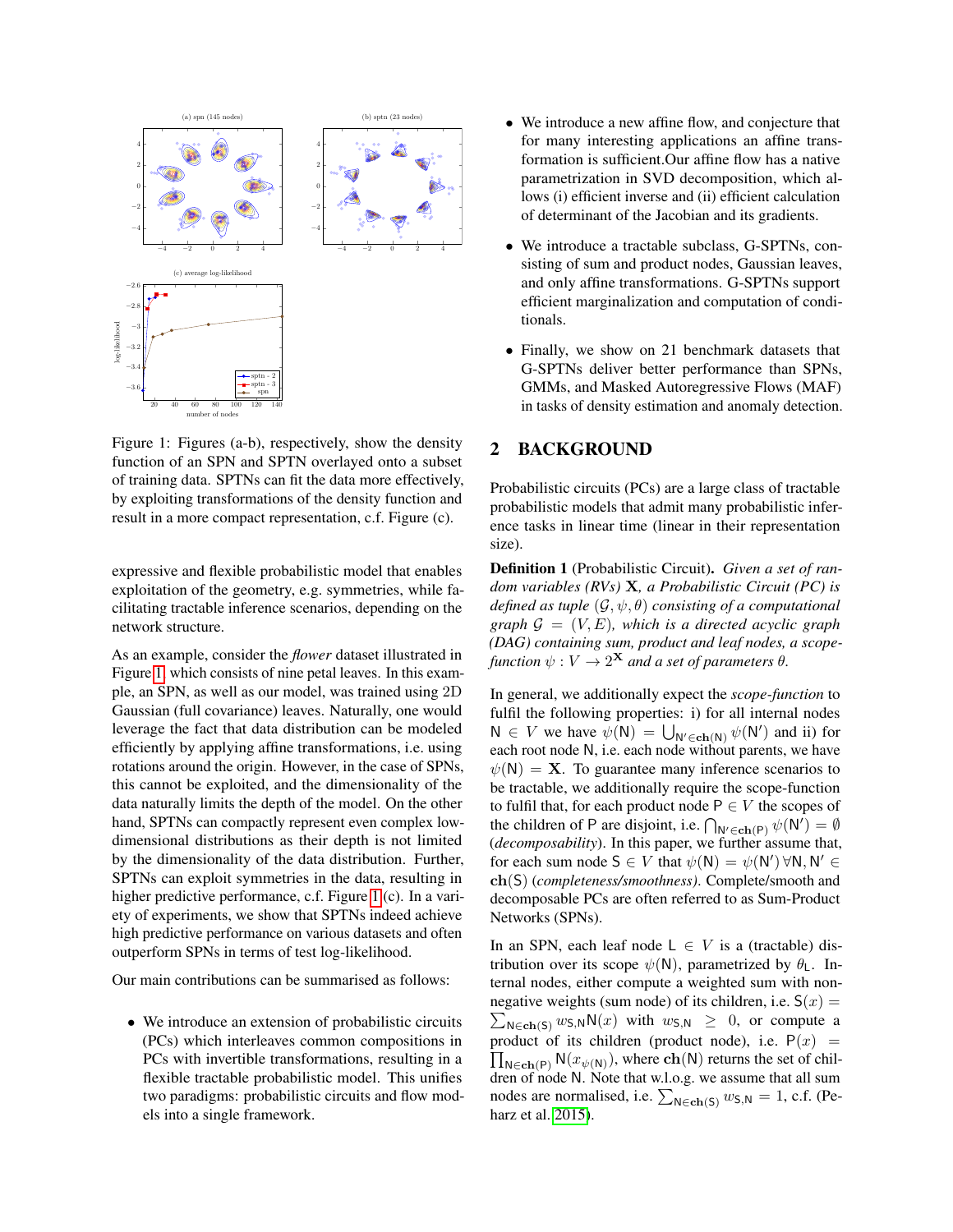SPNs have recently gained increasing attention, due to their success in various applications, e.g. (Stelzner, Peharz, and Kersting [2019;](#page-9-4) Peharz et al. [2019\)](#page-8-4). Inspired by these successes, various flexible extensions of SPNs have recently been proposed, e.g. SPNs over variational autoencoders (VAEs) (Tan and Peharz [2019\)](#page-9-6), SPNs over Gaussian processes (Trapp et al. [2020\)](#page-9-7) and quotient nodes to represent conditional distributions within the SPN (Sharir and Shashua [2018\)](#page-9-8). However, to the best of our knowledge, SPNs and PCs have not been extended to incorporate invertible transformations as of yet.

## 3 SUM-PRODUCT-TRANSFORMATION NETWORKS

Sum-Product-Transformation Networks (SPTNs) naturally combine the taxonomy of SPNs with normalizing flows. In SPTNs, we extend PCs to additionally include nodes representing a change of variables formulas.

Definition 2 (Sum-Product-Transformation Network). *A Sum-Product-Transformation Network (SPTN) over a set of RV* X *is an extension of PCs which is recursively defined as:*

- *An arbitrary (tractable) input distribution is an SPTN* (leaf node), i.e.  $\mathsf{L}(x) = p(x | \theta_{\mathsf{L}})$ .
- *A product of SPTNs is an SPTN (product node), i.e.*  $P(x) = \prod_{N \in ch(P)} N(x_{\psi(N)})$ .
- *A convex combination of SPTNs is an SPTN* (sum node), i.e.  $S(x) = \sum_{N \in ch(S)} w_{S,N} N(x)$  *with*  $w_{\mathsf{S},\mathsf{N}} \geq 0$ .
- *An invertible transformation of an SPTN is an SPTN* (*transformation node*), *i.e.*  $T(N(x)) =$  $N(g(x))$  det  $|J_q(x)|$  *where*  $g(x)$  *is a bijection and*  $J_q(x)$  denotes the Jacobian of the transformation.

In the course of this paper, we will generally assume SPTNs to be complete/smooth and decomposable. Note that those properties are akin to completeness and decomposability in SPNs, as transformation nodes (T) have only a single child and, thus,  $\psi(T) = \psi(N) \forall N \in \text{ch}(T)$ .

#### 3.1 REALIZATION OF TRANSFORMATION NODES

To calculate the density function of a random variable  $X$ after applying a transformation  $f(x)$ , requires that  $f(x)$ is invertible, i.e. it is a bijection. For practical reasons, it is desired the determinant of the Jacobian of  $f(x)$  to be efficiently calculated. A recent technique that satisfies these properties is known as normalizing flows, we refer to (Papamakarios et al. [2019\)](#page-8-6) for an overview, which either imposes a special structure on f or relies on properties of the ODE equations. We extend this family by introducing a variant of dense layers in feed-forward networks, which allows efficient inversion and computation of the Jacobian.

Feed-forward neural networks implement a function

$$
f(x) = \sigma(\mathbf{W}x + b), \tag{1}
$$

where W is a weight matrix, b is a bias term, and  $\sigma(x)$ is a (non-)linear transformation. In the case of change of variables,  $\mathbf{W} \in \mathbb{R}^{d,d}$  has to be a square matrix with full rank, due to the requirement of invertibility, and  $b \in$  $\mathbb{R}^d$ . Since W has to be full rank, it can be expressed using a Singular Value Decomposition (SVD), i.e.  $W =$  $\mathbf{UDV}^{\top}$ , where U and V are unitary matrices and D is a diagonal matrix. SVD decompositions allow for a convenient calculation of the inverse of  $f$  as

$$
f^{-1}(z) = \mathbf{V} \mathbf{D}^{-1} \mathbf{U}^{\top} (\sigma^{-1}(z) - b).
$$
 (2)

Further, we can conveniently calculate the logarithm of the determinant of the Jacobian as it holds that

$$
\log\left(\left|\frac{\partial f}{\partial x}\right|\right) = \sum_{i=1}^{d} \log|d_{ii}| + \sum_{i=1}^{d} \log\left|\frac{\partial \sigma_i}{\partial o_i}\right|, \quad (3)
$$

where  $o = \mathbf{UDV}^\top x + b$ .

While the SVD decomposition has appealing properties, it is generally very expensive to calculate. Therefore, we propose to store and optimize W in its SVD decomposition. This is possible if the group of unitary matrices U can be parametrized by  $\theta \in \mathbb{R}^{\frac{1}{2}d(d-1)}$  such that (i)  $U(\theta) \in \mathbb{R}^{d,d}$  is a unitary square matrix for arbitrary  $\theta \in \mathbb{R}^{\frac{1}{2}d(d-1)}$  and (ii) for every unitary matrix U' there exists  $\theta'$  such that  $\mathbf{U}' = \mathbf{U}(\theta')$ ; and (iii) a gradient  $\frac{\partial \mathbf{U}(\theta)}{\partial \theta}$ exists and can be computed efficiently. We discus two approaches to parametrize  $U$  under these conditions in Section [4.](#page-3-0)

We want to emphasize that the parameters of transformation nodes can be shared within the model since they do not have any probabilistic interpretation. This allows a compact representation of transformation nodes within the model. The type of transformation and their placements in the computational graph has an impact on the tractability of the resulting model. Therefore, we will now discuss a few important special cases:

Affine Gaussian SPTN (G-SPTN): SPTNs with Gaussian leaves and arbitrarily placed affine transformations can be transformed into an exponentially large mixture of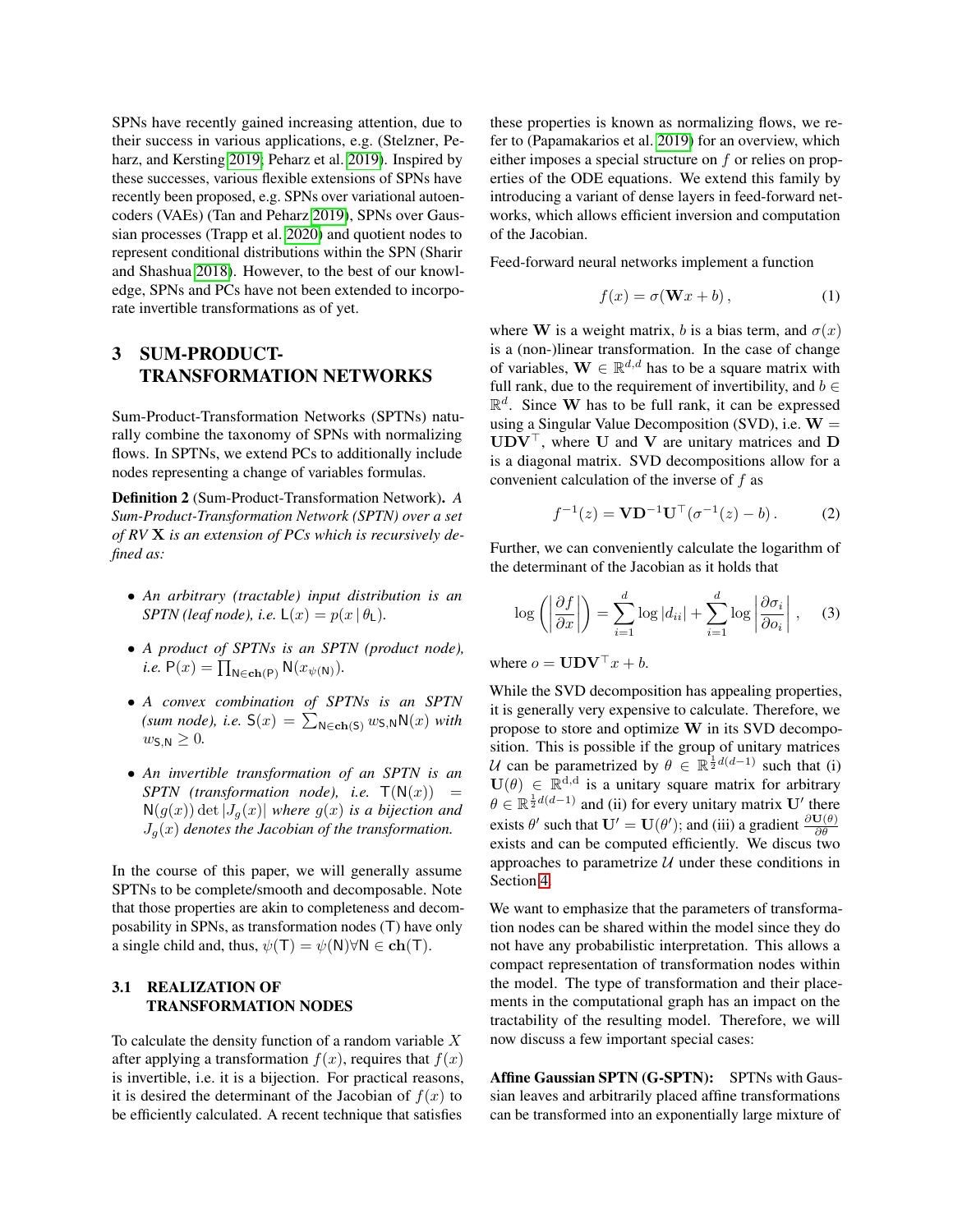Gaussians, c.f. Theorem [1.](#page-3-1) This has an important consequence as marginalization is now analytically tractable, which arises from the fact that affine-transformed Gaussian distributions remain Gaussian.

Flow models: Any SPTN consisting only of transformation and product nodes is a flow. Note, however, that marginalization and computation of moments are generally not tractable.

SPN with Flexible Leaves: An SPTN with transformations only above the leaf nodes extends the set of possible leaf node distributions. Since the transformation is deferred only to leaves, in the univariate case, tractability is generally preserved.

Hence, it is possible to exploit tractability in certain parts of the model, while sacrificing it in favor of complex transformations in others. Allowing the practitioner to design the model as needed.

<span id="page-3-1"></span>Theorem 1. *Inference tasks that are tractable in SPNs are also tractable in SPTN with affine transformation nodes and Gaussian distribution at the leaves.*

*Proof.* Let the SPTN be composed of sum, product, affine transformation, and Gaussian leaf nodes, i.e. an G-SPTN. Further, let us assume that all  $\mu$  are vectors and all  $\Sigma$ . are matrices of appropriate dimensions.

Then, (i) *An affine transformation of a Gaussian distributed vector is Gaussian.* Specifically, let x ∼  $\mathcal{N}(\mu_x, \Sigma_x)$ . Then  $y \sim \mathcal{N}(\mu_y, \Sigma_y)$  with  $\mu_y = \mathbf{W}\mu_x + b$ and  $\Sigma_y = W \Sigma_x W^\top$ .

(ii) *The product distribution of Gaussian distributed vectors is Gaussian.* Let  $x_1 \sim \mathcal{N}(\mu_1, \Sigma_1)$  and  $x_2 \sim$  $\mathcal{N}(\mu_2, \Sigma_2)$ . Then,

$$
\begin{bmatrix} x_1 \\ x_2 \end{bmatrix} \sim \mathcal{N}\left( \begin{bmatrix} \mu_1 \\ \mu_2 \end{bmatrix}, \begin{bmatrix} \Sigma_1 & 0 \\ 0 & \Sigma_2 \end{bmatrix} \right). \tag{4}
$$

(iii) *The density function of any SPN can be represented by an exponentially large mixture.* As shown in Zhao et al. [2016;](#page-9-9) Trapp et al. [2019,](#page-9-10) any SPN can be represented by an exponentially large mixture distribution over so-called induced trees. The same applies to SPTNs as transformation nodes have only a single child, i.e., if a transformation node is included in the induced tree its child and the respective edge will also be included.

By applying (i)-(iii), we can express each component of the implicitly represented exponentially large mixture (of an SPTN) as a transformed Gaussian distribution with a block-diagonal covariance structure determined by the scope-function. Even though, a Gaussian mixture model representation is not very useful per se, it shows that an SPTN with the affine transformations "pulled down" to the leaves is equivalent to the original SPTN. Therefore, we can perform arbitrary marginalization tasks in a G-SPTN by "pulling down" the affine transformations and performing inference directly on the transformed leaves. П

Corollary 1. *Marginal and conditional distributions of G-SPTN have the same analytical properties as SPNs using Gaussian distributions at the leaves with a blockdiagonal covariance structure.*

NODE SHARING SPTNs allow multiple ways of reducing the number of parameters via node sharing. Since the introduced transformation is just a new type of node, it can be shared in the computational graph just like the sum and product nodes. This is illustrated in schematics, such as in Figure [2.](#page-6-0)

## <span id="page-3-0"></span>4 PARAMETERIZING UNITARY **MATRICES**

We will now describe two methods to parametrize a group of unitary matrices, each having its advantages and disad-vantages.<sup>[1](#page-3-2)</sup>

#### 4.1 GIVENS PARAMETRIZATION

The first parametrization relies on a set of Givens rotations. Let us assume a Givens rotation in  $\mathbb{R}^{2\times 2}$ , parametrized by a single parameter  $\theta \in \mathbb{R}$  as

$$
\begin{bmatrix}\n\cos(\theta) & \sin(\theta) \\
-\sin(\theta) & \cos(\theta)\n\end{bmatrix}.
$$
\n(5)

For every value  $\theta$  the above matrix is unitary and for every unitary matrix  $\mathbf{U} \in \mathbb{R}^{2,2}$  with positive determinant there exists  $\theta$  such that  $\mathbf{U} = \mathbf{U}(\theta)$ . As shown by (Polcari [2014\)](#page-8-7), for any  $d = 2^k$ ,  $k > 1$  a group of unitary matrices in the space  $\mathbb{R}^{d,d}$  is parametrized by a set of Givens transformations. Below, we will generalize this approach to arbitrary  $d > 1$ .

Let  $\mathbf{G}^{r,s}(\theta)$  denote an almost diagonal matrix, with a Givens rotation on  $r$  and  $s$  columns. As an example consider  $\mathbf{G}^{1,3}(\theta)$  in  $\mathbb{R}^{4,4}$ , i.e.,

$$
\mathbf{G}^{1,3}(\theta) = \begin{bmatrix} \cos(\theta) & 0 & \sin(\theta) & 0 \\ 0 & 1 & 0 & 0 \\ -\sin(\theta) & 0 & \cos(\theta) & 0 \\ 0 & 0 & 0 & 1 \end{bmatrix}.
$$
 (6)

<span id="page-3-2"></span> $1$ Both methods are implemented in a publicly available package <http://github.com>.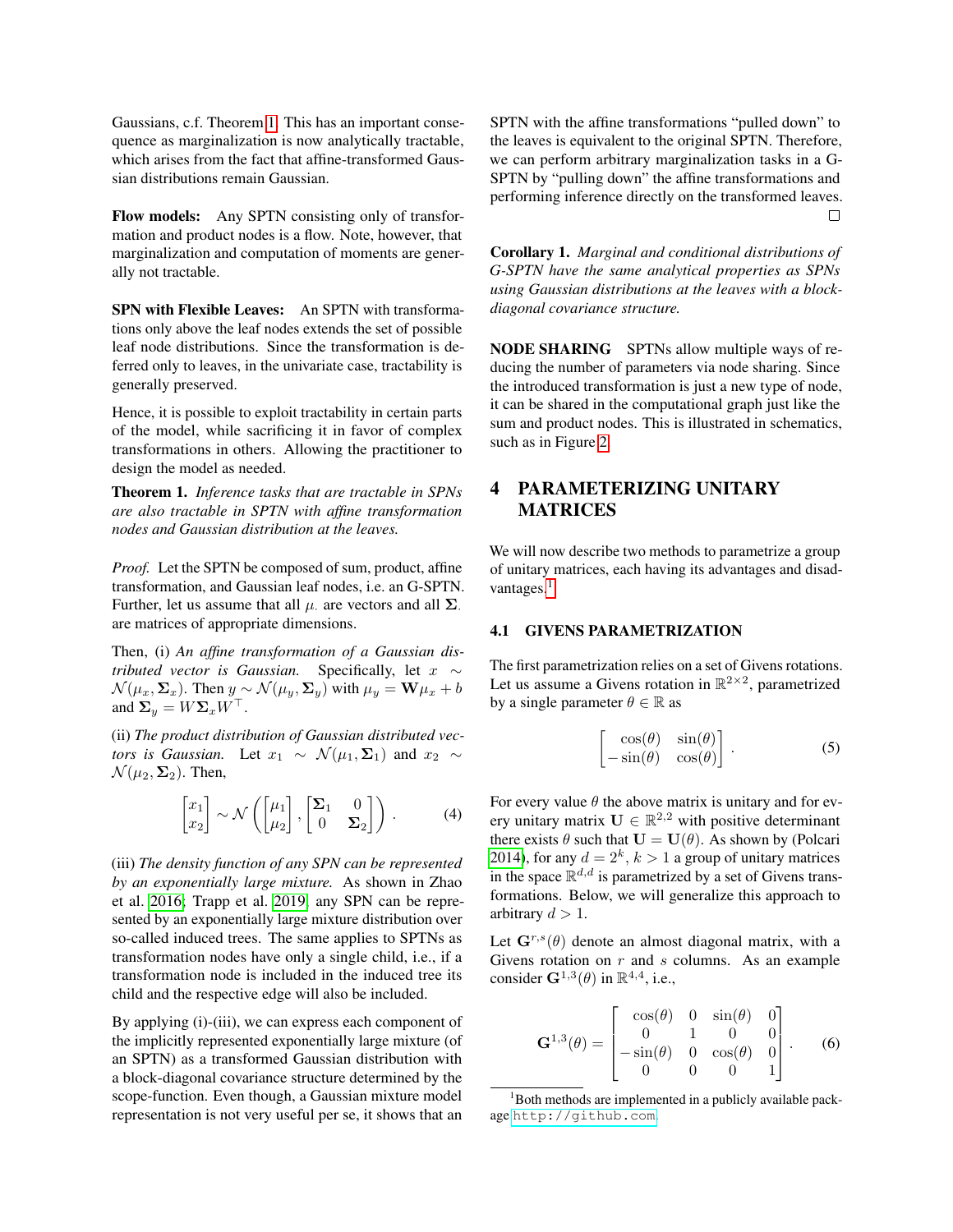**Theorem 2.** Let  $U \in \mathbb{R}^{d,d}$ ,  $d > 1$  be a unitary matrix. *Then there exist*  $\{(\mathbf{G}^{r,s}(\theta_{r,s}))|1 \leq r < s \leq d, \theta_i \in \mathbf{R}\},\$ *such that* d,d

$$
\mathbf{U}=\prod_{1
$$

*Proof.* The proof is carried out by induction. For  $d = 2$ the group of Unitary matrices consists of all rotations which coincides with  $\{G^{1,2}(\theta) | \theta \in \mathbb{R}\}\)$ . Let  $U \in$  $\mathbf{R}^{d+1,d+1}$ , and let u denote the last column of the matrix U. Since U is unitary,  $||u||_2 = 1$ , and therefore it is a point on a  $d+1$ -dimensional sphere and can be expressed in polar coordinates (Blumenson [1960\)](#page-8-8) as

$$
u = \begin{bmatrix} \cos(\theta_{1,d+1}) \\ \sin(\theta_{1,d+1}) \cos(\theta_{2,d+1}) \\ \sin(\theta_{1,d+1}) \sin(\theta_{2,d+1}) \cos(\theta_{3,d+1}) \\ \vdots \\ \sin(\theta_{1,d+1}) \sin(\theta_{2,d+1}) \dots \cos(\theta_{d,d+1}) \\ \sin(\theta_{1,d+1}) \sin(\theta_{2,d+1}) \dots \sin(\theta_{d,d+1}) \end{bmatrix} .
$$
 (7)

Therefore  $u^{\top} \mathbf{G}^{d,d+1}(\theta_{d,d+1})$  has the last,  $(d+1)$ <sup>th</sup>, coordinate equal to zero and  $d<sup>th</sup>$  coordinate equal to  $\sin(\theta_{1,d+1}) \sin(\theta_{2,d+1}) \dots \sin(\theta_{d-1,d+1})$ . Therefore if,

$$
\mathbf{G}^{d+1} = \mathbf{G}^{d,d+1}(\theta_{d,d+1}) \mathbf{G}^{d-1,d+1}(\theta_{d-1,d+1})
$$
 (8)

$$
\ldots \mathbf{G}^{1,d+1}(\theta_{1,d+1}), \qquad \qquad (9)
$$

then  $u^{\top} \mathbf{G}^{d+1} = (1, 0, 0, \dots, 0)^{\top}$ . And because U is unitary, it holds that

$$
\mathbf{U}\mathbf{G}^{d+1} = \begin{bmatrix} 0 & 1 \\ \hat{\mathbf{U}} & 0 \end{bmatrix},\tag{10}
$$

where  $\hat{\mathbf{U}}$  is again unitary of dimension  $\mathbf{R}^{d,d}$ . Therefore, an inductive assumption can be applied, which completes the proof.  $\Box$ 

The corollary of this theorem is that  $\prod_{1 \leq r \leq s}^{d,d} \mathbf{G}^{r,s}(\theta_{r,s}),$ parametrizes a whole group of positive definite unitary matrices in  $\mathbb{R}^{d,d}$  using  $\frac{1}{2}d(d-1)$  parameters. Note that the parametrization is not unique due to periodicity of goniometric functions. Also notice that for  $\theta = 0$ , the matrix U is equal to identity.

#### 4.2 HOUSEHOLDER PARAMETERIZATION

The second parametrization relies on the representation of unitary matrix  $\mathbf{U} \in \mathbb{R}^{d,d}$  as a product of at most d Householder transformations (Urías [2010\)](#page-9-11), i.e.  $U =$  ${\bf P}_d{\bf P}_{d-1} \dots {\bf P}_1$ , where each  ${\bf P}_i$  is defined by vector  ${\bf y}_i$ as

$$
\mathbf{P}_i = \mathbf{I} - t_i \mathbf{y}_i \mathbf{y}_i^\top,\tag{11}
$$

for  $t_i = 2/||\mathbf{y_i}||^2$ . Thus, by parametrizing the unitary matrix by vectors  $y_i$ , we can effectively generate a whole group of unitary matrices. Note that this construction over-parametrizes the group, as it is parametrized by  $d^2$ parameters, where it has only  $\frac{1}{2}d(d-1)$  degrees of freedom.

#### 4.3 COMPUTATIONAL COMPLEXITY

Givens parametrization has a computational complexity of  $2d(d-1)$  multiplications and  $d(d-1)$  additions during inference, and requires three times higher complexity of backpropagation, if intermediate results after individual givens rotations are not stored. However, an on-the-fly computation from the output, which reduces the computational complexity, has been proposed in (Gomez et al. [2017\)](#page-8-9). Without storing intermediate results, the memory requirements are negligible, as all operations are in-place.

Householder parametrization has a computational complexity of  $2d^2$  multiplications and the same number of additions during inference. The complexity of backpropagation is again three times higher than that of the inference if we assume that intermediate results are not stored, but calculated from the output.

From the above, we see that Givens parametrization has lower computational complexity than that of the Householder. While the Houselder parametrization allows off-the-shelf automatic differentiation (AD), this has only recently been explored for Givens parametrizations (Lezcano-Casado and Martınez-Rubio [2019\)](#page-8-10). Therefore, we leverage the work by (Lezcano-Casado and Martınez-Rubio [2019\)](#page-8-10) to apply the Givens parametrization.

## 5 RELATED WORK

The proposed approach combines mixture models, probabilistic circuits, flow models, and representation of unitary matrices. Each of these topics has a rich literature, but the proposed combination is unique. Below, we review the most relevant work combining the transformation of variables and mixtures/PCs.

Sum-Product Networks The works by (Tan and Peharz [2019\)](#page-9-6) and (Trapp et al. [2020\)](#page-9-7) can be understood as flexible extension of SPN that use some kind of transformation in the leave nodes. In particular, (Tan and Peharz [2019\)](#page-9-6) proposed to combine SPNs with variational autoencoders (VAE) on the leaves, while (Trapp et al. [2020\)](#page-9-7) proposed to extend SPNs with Gaussian processes at leaves. However, both approach do not exploit invertible transformations as internal nodes and are conceptually different to our proposal.

Unitary matrices The use of unitary matrices is ben-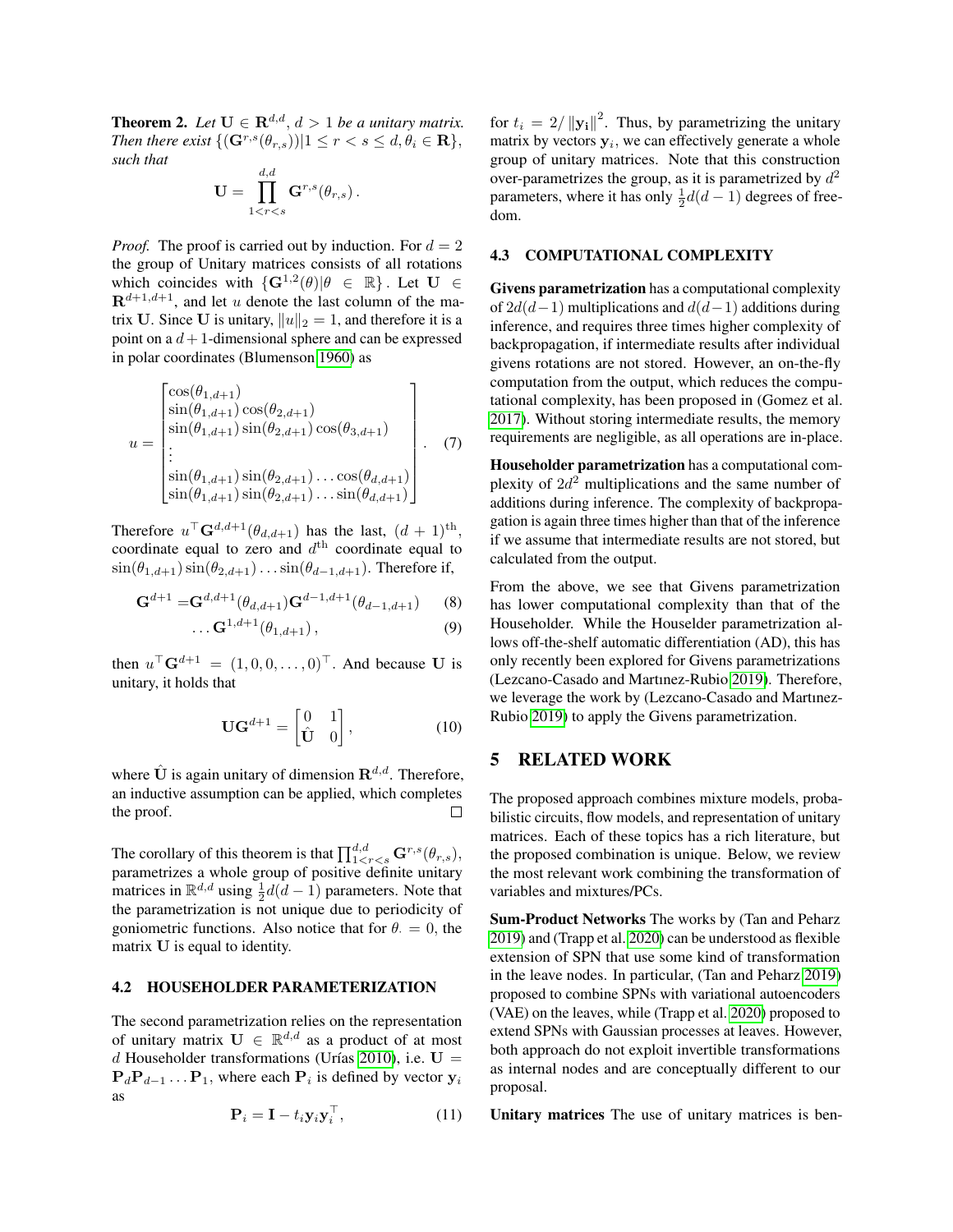eficial for autoencoders (Tomczak and Welling [2016\)](#page-9-12), convolution layers (Putzky and Welling [2019\)](#page-9-13), and in recurrent neural networks (Arjovsky, Shah, and Bengio [2016\)](#page-8-11). However, to the best of our knowledge, they have not been applied to invertible flows as of now.

Mixture models Numerous extensions of mixture models share directions with our proposal. The use of mixture models on the latent layer of variational autoencoder (Dilokthanakul et al. [2016\)](#page-8-12) may be understood as a transformation node as the root followed by a summing node. Mixtures of flow models have been recently suggested in (Papamakarios et al. [2019\)](#page-8-6) using a shallow structure but without any experimental evidence. Further, optimal transport has been used within Gaussian mixture models in (Chen, Georgiou, and Tannenbaum [2018\)](#page-8-13).

#### 6 EXPERIMENTS

As done in prior art, e.g. (Poon and Domingos [2011;](#page-8-1) Peharz et al. [2019;](#page-8-4) Vergari et al. [2019\)](#page-9-14), we compared the performance of G-SPTNs for density estimation by maximizing the log-likelihood on the training set. Further, we additionally assessed their effectiveness in detecting anomalies. In the first experiment, G-SPTNs have been compared to SPNs, GMMs, and Masked Autoregressive Flows (Papamakarios, Pavlakou, and Murray [2017\)](#page-8-14) (MAF). In the second experiment, we additionally compare agains Variational Autoencoders (VAE), Isolation Forests (IForest), and k-Nearest Neighbor (kNN) methods.

Experiments were carried out on 21 real-valued problems designed for anomaly detection (Pevný [2016;](#page-8-15) Škvára, Pevný, and Šmídl [2018\)](#page-9-15). These datasets are derived from the UCI database by following the approach of (Emmott et al. [2013\)](#page-8-16), which converts multi-class datasets into binary classification task such that complexity of the classification problem is maximised. All models are trained on "normal" / majority class. Respectively, the test loglikelihood is also reported on the majority class, while the AUC is estimated with respect to the conditional probabilities of both classes. All experiments were repeated five times with different random division of data into training  $(64\%)$ , validation  $(16\%)$ , and testing sets  $(20\%)$ .

#### 6.1 ESTIMATING PARAMETERS

Since SPTNs are a strict superset of SPNs, which are a strict superset of GMMs, we have used the same method to estimate the parameters of each models. In particular, we used stochastic gradient descend to maximize the log-likelihood as done in (Peharz et al. [2019\)](#page-8-4). Since parameters of transformation nodes in SPTNs are differentiable, we can apply automatic differentiation to learn all

parameters of SPTNs. Note that we used Adam (Kingma and Ba [2014\)](#page-8-17) with a batchsize of 100 in all experiments.

#### 6.2 COMPARED MODELS

Since advanced structure learning in SPTN is not yet available, we have used a random sampling of architectures to learn both SPNs and SPTNs, akin to Peharz et al. [2019;](#page-8-4) Rashwan, Zhao, and Poupart [2016.](#page-9-16) The best structure was selected on the validation set.

Gaussian Mixture Model In case of GMMs, the only free architectural parameter is the number of components. We trained mixture models with  $n \in$  $\{2, 4, 8, 16, \ldots, 512\}$  components and full covariance Gaussian distributions implemented using an affine transformation before each leaf node with  $N(0, I)$ .

Sum-Product network In case of SPNs, we have varied number of children of each sum node,  $n \in$  $\{2, 4, 8, 16, \ldots, 128\}$ , the number of partitions under each product node,  $b \in \{1, 2, 4, 8, 16, 32\}$ , and the number of layers,  $l \in \{1, 2, 3, 4, 5\}$ , where by layer we mean a combination of a sum and product node. Leaf nodes were fixed to  $N(0, I)$ .

Affine Gaussian Sum-Product-Transform network To decrease the degrees of freedom in architecture search for SPTNs, we omitted product nodes in our architecture search. The sampled architectures had  $l \in \{1, 2, 3\}$ , layers (a layer is the combination of a sum node followed by an affine transformation node) and the number of children under each sum nodes,  $n \in \{2, 4, 8, 16\}$ . We also distinguished between architectures with {no sharing, sharing of transformation nodes, sharing of sum and transformation nodes} as outlined in Figure [2.](#page-6-0) Leaf nodes were again fixed to  $N(0, I)$ .

Masked auto-regressive flows In case of MAFs, we performed a similar random search for the architecture as for G-SPTNs. We randomly sampled the number of masked auto-regressive layers (Germain et al. [2015\)](#page-8-18)  $l \in \{5, 10, 20\}$ , the number of layers in these layers  $m \in \{1, 2, 3, 4\}$ , and the number of neurons in each layer  $k \in \{10, 20, 40, 80\}$ . The non-linearity was fixed to tanh, as was used in the accompanying material <https://github.com/gpapamak/maf>. Parameters of MAFs have been learned as described above, by maximising the log-likelihood (Papamakarios, Pavlakou, and Murray [2017\)](#page-8-14). Similarly to all the above models, we performed 10,000 optimization steps.

K-nearest neighbor In case of k-NNs, we varied the number of nearest neighbors,  $k$ , and the anomaly score (κ, δ,  $\gamma$ ) as defined in (Harmeling et al. [2006\)](#page-8-19)).

Isolation forests In case of IForest, we varied the number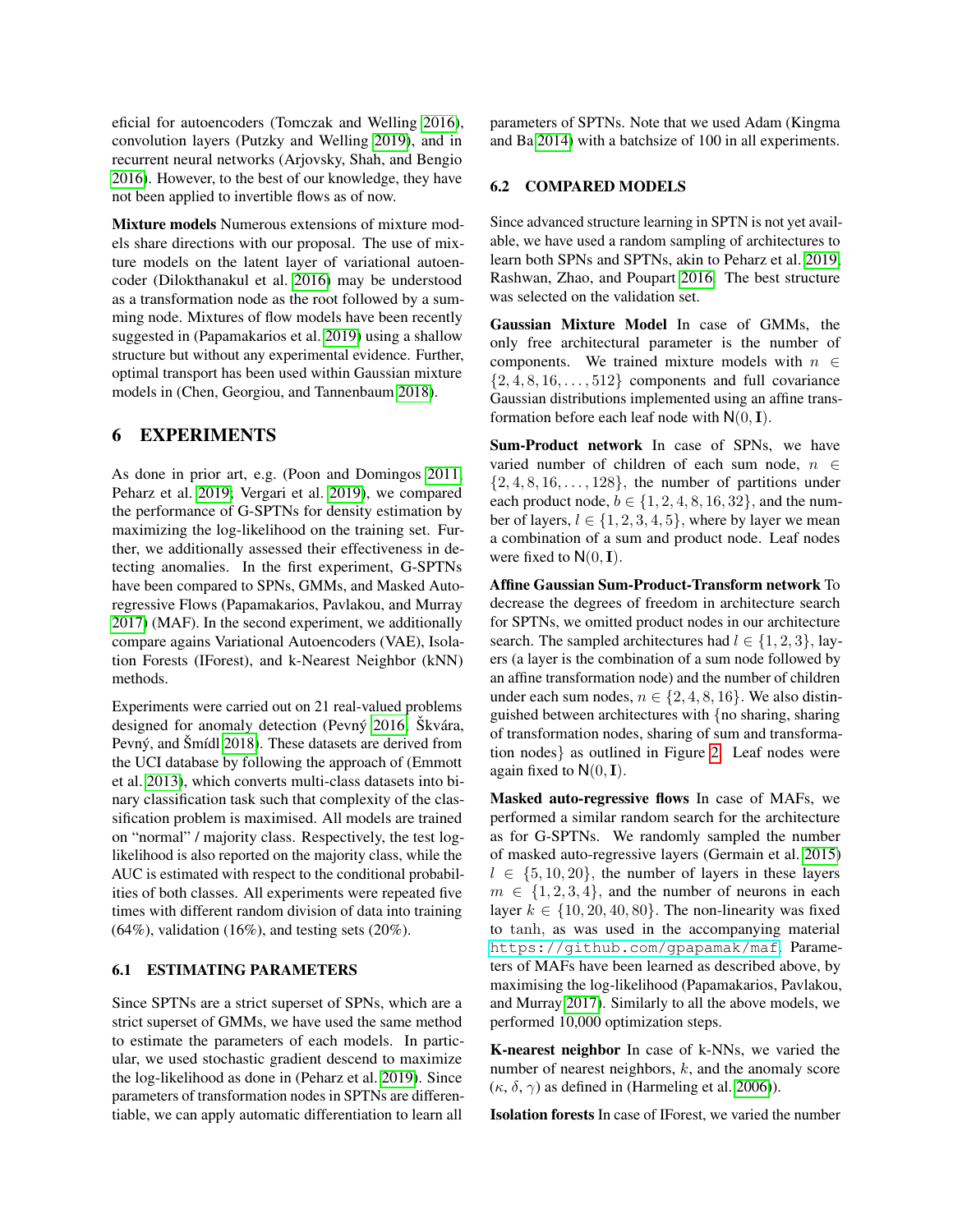<span id="page-6-0"></span>

(a) Sharing sum and transformation (b) Sharing only transformation nodes nodes

Figure 2: Different modes of sharing nodes (parameters) in SPTNs. The model in Subfigure (a) shares sum nodes ⊕ and transformation nodes  $\{g_i\}_{i=1}^{n_2}$ , which means that all  $\{g_i\}_{i=1}^{n_1}$  have the the same child node  $\oplus$ ; that in Subfigure (b) shares only transformation nodes  $\{g_i\}_{i=1}^{n_2}$ ; and finally that in Subfigure (c) does not share any node except leaf, which does not have any parameters.

of samples used to construct the individual trees (256, 512, 1024).

Variational auto-encoder In case of VAE, we sampled the number of latent dimension from  $\{2, 5, 10, 20, 40\},\$ number of neurons in the hidden layers  $\{10, 20, 40, 80\},\$ number of layers of the encoder and decoder,  $\{1, 2, 3, 4\}$ , and the type of non-linearity,  $\{\tanh,$  relu, leakyrelu $\}$ .

SPTNs, SPNs, and GMMs were implemented using the same library available at [http://github.](http://github.com) [com](http://github.com)designed to implement arbitrarily DAGs containing sum, product, transformation nodes, and leaves represented by their density functions. All algorithms were trained for 10,000 iterations. In the case of (G)-SPTN, MAF, and VAE we restricted the random search to 100 architectures or 3 days of total CPU time per problem and repetition of the problem.

#### 6.3 DENSITY ESTIMATION

Table [1](#page-7-0) shows the average test log-likelihood of G-SPTNs, SPNs, GMMs, and MAFs. The average log-likelihood for  ${x_i}_{i=1}^n$  was calculated as  $\frac{1}{n} \sum_{i=1}^n \log p(x_i)$  and reported values are macro averages over five repetitions of the experiment. According to results, on 15 out of 21 datasets, G-SPTNs obtain higher log-likelihood, and in some cases like miniboone, statlog-segment, and cardiotocography the improvement is significant. Contrary, the difference of SPTN to the best model in Waveforms, Pendigits (less than  $0.1$ ) and  $W \text{ine}$  is negligible. The only significant difference is on wall-following-robot. We conjecture this to be caused by the omission of product nodes in our architecture search. The poor performance of MAFs is caused by over-fitting, which can be seen from a

high log-likelihood on training data (shown in Table [6](#page-11-0) in Appendix).

Influence of parametrization of Unitary matrices Although Givens and Householder parametrizations generate the whole group of Unitary matrices, they might influence learning, for example, due to overparameterization in Householder or more natural representation of *identity* in Givens. According to log-likelihoods of G-SPTNs of models with each parametrization (Table [4](#page-10-0) in Supplementary), it is impossible to state at the moment if there is any difference, as their average ranks overall problems was 1.52 (Givens) and 1.48 (Householder).

Influence of node sharing Similar to SPNs, SPTN allow flexible sharing of nodes within the network. We have compared three cases: no sharing, sharing transformation nodes, and sharing sum and transformation nodes, which are outlined in Figure [2.](#page-6-0) According to log-likelihood shown in Appendix in Table [5,](#page-10-1) models sharing sum and transformation nodes are inferior to models without sharing and to those sharing only transformation nodes. This is somewhat surprising, since the number of parameters of models sharing only transformation nodes is similar to those sharing sum and transformation nodes. We assume that the significantly lower performance is due to overfitting.

Influence of (non)-linearity Transformation nodes in SPTN permit non-linear functions after the affine transformation (at the expense of losing tractable marginalization). To observe, if non-linear transformations improves the fit, we have compared SPTN with linear, leaky-relu (Maas, Hannun, and Ng [2013\)](#page-8-20), and selu (Klambauer et al. [2017\)](#page-8-21) transformations applied element-wise after affine transformation in transformation nodes. According to the log-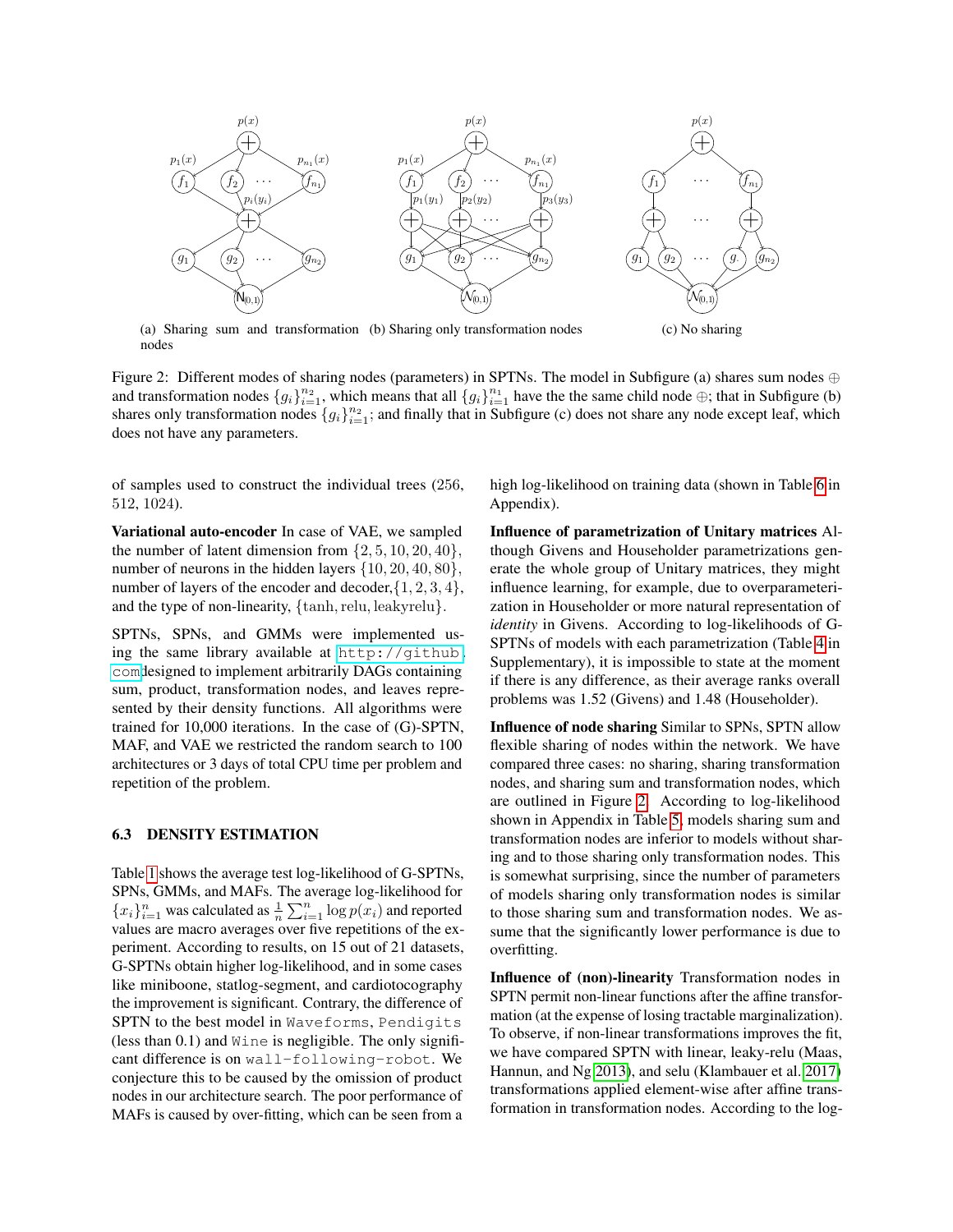<span id="page-7-0"></span>

| dataset                 | <b>G-SPTN</b> | <b>SPN</b> | <b>GMM</b> | MAF        |
|-------------------------|---------------|------------|------------|------------|
| breast-cancer-wisconsin | $-0.07$       | $-20.55$   | $-6.05$    | $-1874.29$ |
| cardiotocography        | 45.91         | 11.06      | 10.95      | $-598.63$  |
| magic-telescope         | $-4.12$       | $-5.78$    | $-4.58$    | $-3.44$    |
| pendigits               | $-1.16$       | $-6.51$    | $-2.3$     | 1.21       |
| pima-indians            | $-7.35$       | $-8.18$    | $-8.7$     | $-68.81$   |
| wall-following-robot    | $-12.59$      | $-4.45$    | $-7.9$     | $-21.08$   |
| waveform-1              | $-23.87$      | $-23.85$   | $-23.9$    | $-29.56$   |
| waveform-2              | $-23.91$      | $-23.85$   | $-23.89$   | $-25.19$   |
| yeast                   | 8.22          | $-0.62$    | $-3.17$    | 0.28       |
| ecoli                   | 0.66          | $-3.21$    | $-3.79$    | $-3.93$    |
| ionosphere              | $-11.75$      | $-22.15$   | $-12.69$   | $-3457.46$ |
| iris                    | $-1.79$       | $-2.28$    | $-1.87$    | $-53.97$   |
| miniboone               | 162.46        | 73.75      | 43.53      | -965573.45 |
| page-blocks             | 12.46         | 2.58       | 3.75       | 5.67       |
| parkinsons              | $-3.55$       | $-19.68$   | $-10.13$   | $-2931.57$ |
| sonar                   | $-74.8$       | $-74.88$   | $-84.88$   | -18991.33  |
| statlog-satimage        | 4.6           | $-9.65$    | 2.52       | 4.1        |
| statlog-segment         | 34.39         | 9.63       | 11.07      | $-191.06$  |
| statlog-vehicle         | $-2.76$       | $-11.73$   | $-5.38$    | $-106.13$  |
| synthetic-control-chart | $-39.51$      | $-43.92$   | $-40.21$   | -9433.77   |
| wine                    | $-13.61$      | $-13.39$   | $-13.92$   | $-3074.69$ |
| rank                    | 1.38          | 2.57       | 2.62       | 3.43       |

Table 1: Average log-likelihood of the best models (higher is better) on the test set using five repetitions. Each best model was selected according to the performance on the validation set. The overall best performing model is highlighted in bold blue. The average rank is calculated according to the ranking of each models on each problem (lower is better).

likelihood scores reported in Table [3](#page-9-17) (in Appendix), G-SPTN with linear functions perform better than SPTNs with selu and leaky relu, as their average rank over problems was 1.12, 3.0, and 1.88. respectively. Therefore, it seems that affine transformations are sufficient (and potentially prevent overfitting) for the respective datasets.

#### 6.4 ANOMALY DETECTION

As shown in (Vergari et al. [2019;](#page-9-14) Peharz et al. [2019\)](#page-8-4), SPNs can be used to effectively detect anomalies. Therefore, we assessed G-SPTNs, SPNs, GMMs, VAEs, IForests, and k-NNs as anomaly detectors. In case of G-SPTNs, SPNs, and GMMs we used the negative loglikelihood as an anomaly score as proposed in (Vergari et al. [2019\)](#page-9-14). Note that k-NN are known to obtain good performance on this task (Pevný [2016;](#page-8-15) Škvára, Pevný, and  $\text{Smídl } 2018$ ).

The quality of anomaly detection was measured using the Area Under the ROC Curve (AUC), which is the standard within the field of anomaly detection. As above, the hyperparameters/architecture was selected according to AUC estimated on the validation set, $2$  while the reported

<span id="page-7-2"></span>

| dataset                 | <b>G-SPTN</b> | <b>SPN</b> | <b>GMM</b> | k-NN | VAE  | <b>IForest</b> | MAF  |
|-------------------------|---------------|------------|------------|------|------|----------------|------|
| breast-cancer-wisconsin | 0.97          | 0.97       | 0.95       | 0.94 | 0.97 | 0.97           | 0.88 |
| cardiotocography        | 0.75          | 0.72       | 0.56       | 0.81 | 0.84 | 0.7            | 0.63 |
| magic-telescope         | 0.97          | 0.95       | 0.96       | 0.96 | 0.85 | 0.89           | 0.98 |
| pendigits               | 0.99          | 0.98       | 0.99       | 0.99 | 0.85 | 0.94           | 0.98 |
| pima-indians            | 0.89          | 0.88       | 0.91       | 0.91 | 0.89 | 0.9            | 0.78 |
| wall-following-robot    | 0.84          | 0.87       | 0.83       | 0.84 | 0.68 | 0.76           | 0.87 |
| waveform-1              | 0.82          | 0.84       | 0.79       | 0.82 | 0.87 | 0.82           | 0.68 |
| waveform-2              | 0.84          | 0.84       | 0.81       | 0.83 | 0.87 | 0.83           | 0.71 |
| yeast                   | 0.78          | 0.75       | 0.79       | 0.76 | 0.82 | 0.67           | 0.78 |
| ecoli                   | 0.9           | 0.9        | 0.91       | 0.91 | 0.81 | 0.82           | 0.86 |
| ionosphere              | 0.92          | 0.99       | 0.9        | 0.95 | 0.9  | 0.89           | 0.78 |
| iris                    | 0.97          | 0.96       | 0.96       | 0.92 | 0.71 | 0.9            | 0.86 |
| miniboone               | 0.88          | 0.87       | 0.88       | 0.86 | 0.94 | 0.84           | 0.76 |
| page-blocks             | 0.98          | 0.98       | 0.98       | 0.98 | 0.98 | 0.97           | 0.98 |
| parkinsons              | 0.77          | 0.67       | 0.77       | 0.81 | 0.87 | 0.75           | 0.71 |
| sonar                   | 0.59          | 0.68       | 0.65       | 0.7  | 0.79 | 0.66           | 0.55 |
| statlog-satimage        | 0.86          | 0.97       | 0.8        | 0.98 | 0.96 | 0.94           | 0.89 |
| statlog-segment         | 0.82          | 0.87       | 0.84       | 0.85 | 0.64 | 0.67           | 0.84 |
| statlog-vehicle         | 0.79          | 0.71       | 0.79       | 0.76 | 0.75 | 0.73           | 0.66 |
| synthetic-control-chart | 0.88          | 0.98       | 0.87       | 0.98 | 0.93 | 0.91           | 0.71 |
| wine                    | 0.98          | 0.98       | 0.98       | 0.98 | 0.91 | 0.89           | 0.86 |
| rank                    | 2.7           | 3.0        | 3.48       | 2.57 | 3.57 | 5.0            | 5.29 |

Table 2: Average Area Under the ROC Curve (AUC) for each model calculated on the test set using five repetitions (higher is better). The best model for each approach was again selected on the validation set. The best model is highlighted in bold blue.

values are an average over five repetitions. Note that the AUC was estimated from the "normal" class and that *easy* anomalies (Emmott et al. [2013;](#page-8-16) Pevný [2016\)](#page-8-15) as more difficult anomalies are not anomalies in the sense that they are not located in a region of the low density of the normal class.

Table [2](#page-7-2) shows average AUCs of the compared models on different datasets. The overall best method to identify anomalies is k-NN, which has been previously reported to obtain very competitive results (Škvára, Pevný, and  $\text{Sm\'edl}$  [2018;](#page-9-15) Pevný [2016\)](#page-8-15). The proposed G-SPTN scored second with SPN being the third. To our surprise, VAEs frequently considered as a modern state of the art performed inferior to SPNs (and also to k-NN as has been already reported in (Škvára, Pevný, and Šmídl [2018\)](#page-9-15)).

#### 7 CONCLUSION

In this paper we suggest to extended the compositions used in Probabilistic Circuits to additionally include invertible transformations. Within this new class, called Sum-Product-Transform Networks (SPTN), two frameworks, Probabilistic Circuits, and Flow models, unite and each becomes a special case. Since models in SPTNs, in general, do not support efficient marginalization and conditioning, an important sub-class (called G-SPTN) for which these operations are efficient was identified. G-

<span id="page-7-1"></span><sup>&</sup>lt;sup>2</sup>We admit that selecting models based on their performance on validation dataset implies that few anomalies are available,

which is in a slight disagreement with a typical assumption in the field that anomalies are not available during training. Since the problem of model selection is still unresolved in the field of anomaly detection, we do not aim to solve it here, and use few anomalies for this.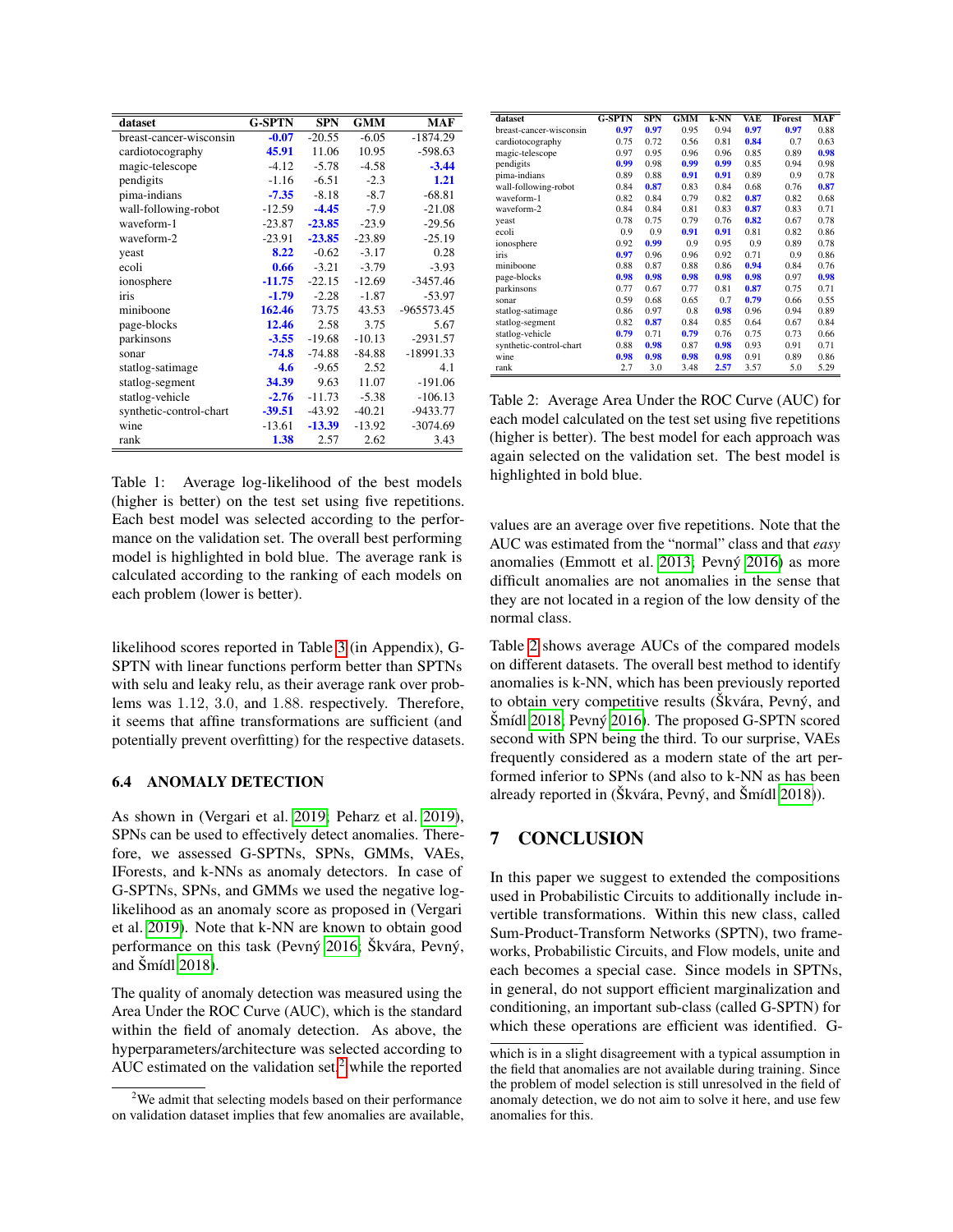SPTN restrict transformations to be affine and leaf nodes to be Gaussian distributions. The affine transformations keep their projection matrices in SVD forms, which is facilitated by parametrizing groups of unitary matrices, which is treated in detail.

The proposed approach was experimentally compared to Sum-Product Networks (SPNs), Gaussian mixture models, and Masked autoregressive flows on a corpus of 21 publicly available problems. Because SPTNs unify flow models and SPNs, it should not be surprising that the results confirm their good modeling properties. But importantly, this good performance was achieved by G-SPTN, which still feature efficient marginalization and conditioning.

Despite good experimental results, there remain several open problems some of which we plan to address in the future. Specifically, a major challenge in learning SPNs is structure learning, which has inspired many sophisticated techniques, e.g. Vergari, Di Mauro, and Esposito [2015;](#page-9-18) Peharz et al. [2019;](#page-8-4) Trapp et al. [2019.](#page-9-10) Learning structures for SPTNs is even more challenging and we hope that some of the existing technique for SPNs can be extended to SPTNs in the future. Moreover, we want to explore more efficient parameter learning for SPTN, as done in the SPN literature, and conduct a more in depth investigation of the capacities of SPTNs for anomaly detection.

#### References

- <span id="page-8-11"></span>Arjovsky, M., A. Shah, and Y. Bengio (2016). "Unitary evolution recurrent neural networks". In: *In proceedings of the International Conference on Machine Learning (ICML)*, pp. 1120–1128.
- <span id="page-8-8"></span>Blumenson, L. E. (1960). "A Derivation of n-Dimensional Spherical Coordinates". In: *The American Mathematical Monthly* 67.1, pp. 63–66. ISSN: 00029890, 19300972. URL: [http : / / www . jstor . org /](http://www.jstor.org/stable/2308932) [stable/2308932](http://www.jstor.org/stable/2308932).
- <span id="page-8-13"></span>Chen, Y., T. T. Georgiou, and A. Tannenbaum (2018). "Optimal transport for Gaussian mixture models". In: *IEEE Access* 7, pp. 6269–6278.
- <span id="page-8-3"></span>Darwiche, A. (2003). "A differential approach to inference in Bayesian networks". In: *Journal of the ACM* 50.3, pp. 280–305.
- <span id="page-8-12"></span>Dilokthanakul, N. et al. (2016). "Deep unsupervised clustering with gaussian mixture variational autoencoders". In: *arXiv preprint arXiv:1611.02648*.
- <span id="page-8-16"></span>Emmott, A. F. et al. (2013). "Systematic construction of anomaly detection benchmarks from real data". In: *Proceedings of the ACM SIGKDD workshop on outlier detection and description*, pp. 16–21.
- <span id="page-8-18"></span>Germain, M. et al. (2015). "Made: Masked autoencoder for distribution estimation". In: *In proceedings of the In-*

*ternational Conference on Machine Learning (ICML)*, pp. 881–889.

- <span id="page-8-9"></span>Gomez, A. N. et al. (2017). "The reversible residual network: Backpropagation without storing activations". In: *Advances in neural information processing systems*, pp. 2214–2224.
- <span id="page-8-19"></span>Harmeling, S. et al. (2006). "From outliers to prototypes: ordering data". In: *Neurocomputing* 69.13-15, pp. 1608–1618.
- <span id="page-8-17"></span>Kingma, D. P. and J. Ba (2014). "Adam: A method for stochastic optimization". In: *arXiv preprint arXiv:1412.6980*.
- <span id="page-8-2"></span>Kisa, D. et al. (2014). "Probabilistic sentential decision diagrams". In: *In proceedings of the International Conference on the Principles of Knowledge Representation and Reasoning*.
- <span id="page-8-21"></span>Klambauer, G. et al. (2017). "Self-normalizing neural networks". In: *Advances in neural information processing systems*, pp. 971–980.
- <span id="page-8-0"></span>Kobyzev, I., S. Prince, and M. A. Brubaker (2019). *Normalizing Flows: An Introduction and Review of Current Methods*. arXiv: [1908.09257](http://arxiv.org/abs/1908.09257).
- <span id="page-8-10"></span>Lezcano-Casado, M. and D. Martınez-Rubio (2019). "Cheap Orthogonal Constraints in Neural Networks: A Simple Parametrization of the Orthogonal and Unitary Group". In: *International Conference on Machine Learning*, pp. 3794–3803.
- <span id="page-8-20"></span>Maas, A. L., A. Y. Hannun, and A. Y. Ng (2013). "Rectifier nonlinearities improve neural network acoustic models". In: *Proc. icml*. Vol. 30. 1, p. 3.
- <span id="page-8-14"></span>Papamakarios, G., T. Pavlakou, and I. Murray (2017). "Masked autoregressive flow for density estimation". In: *In proceedings of Advances in Neural Information Processing Systems (NeurIPS)*, pp. 2338–2347.
- <span id="page-8-6"></span>Papamakarios, G. et al. (2019). "Normalizing Flows for Probabilistic Modeling and Inference". In: *arXiv preprint arXiv:1912.02762*.
- <span id="page-8-5"></span>Peharz, R. et al. (2015). "On Theoretical Properties of Sum-Product Networks". In: *In Proceedings of the International Conference on Artificial Intelligence and Statistics (AISTATS)*. Vol. 38. JMLR Workshop and Conference Proceedings.
- <span id="page-8-4"></span>Peharz, R. et al. (2019). "Random Sum-Product Networks: A Simple and Effective Approach to Probabilistic Deep Learning". In: *In Proceedings of the Conference on Uncertainty in Artificial Intelligence (UAI)*, p. 124.
- <span id="page-8-15"></span>Pevný, T. (2016). "Loda: Lightweight on-line detector of anomalies". In: *Machine Learning* 102.2, pp. 275–304.
- <span id="page-8-7"></span>Polcari, J. (2014). *Butterfly Decompositions for Arbitrary Unitary Matrices - Rev 2*. Tech. rep.
- <span id="page-8-1"></span>Poon, H. and P. Domingos (2011). "Sum-product networks: A new deep architecture". In: *In proceedings of the Conference on Uncertainty in Artificial Intelligence (UAI)*, pp. 337–346.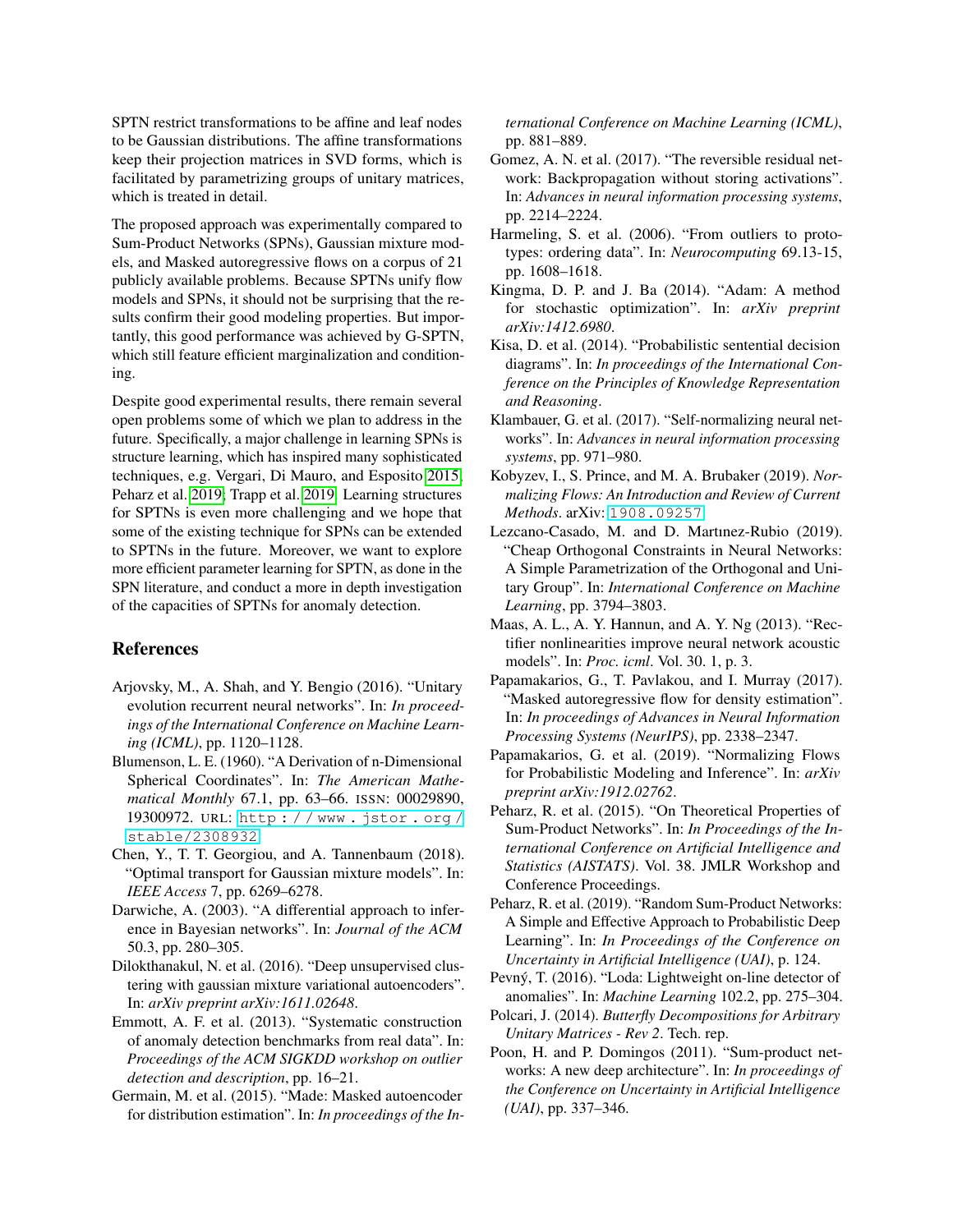- <span id="page-9-13"></span>Putzky, P. and M. Welling (2019). "Invert to learn to invert". In: *In proceedings of Advances in Neural Information Processing Systems (NeurIPS)*, pp. 444–454.
- <span id="page-9-2"></span>Rahman, T., P. Kothalkar, and V. Gogate (2014). "Cutset networks: A simple, tractable, and scalable approach for improving the accuracy of Chow-Liu trees". In: *Proceedings of the Joint European conference on machine learning and knowledge discovery in databases*, pp. 630–645.
- <span id="page-9-16"></span>Rashwan, A., H. Zhao, and P. Poupart (2016). "Online and Distributed Bayesian Moment Matching for Parameter Learning in Sum-Product Networks". In: *In Proceedings of the International Conference on Artificial Intelligence and Statistics AISTATS*. Vol. 51, pp. 1469–1477.
- <span id="page-9-3"></span>Rathke, F., M. Desana, and C. Schnörr (2017). "Locally Adaptive Probabilistic Models for Global Segmentation of Pathological OCT Scans". In: *In proceedings of Medical Image Computing and Computer Assisted Intervention (MICCAI)*. Vol. 10433, pp. 177–184.
- <span id="page-9-0"></span>Rezende, D. J. and S. Mohamed (2015). "Variational Inference with Normalizing Flows". In: *In proceedings of the International Conference on Machine Learning (ICML)*. Ed. by F. R. Bach and D. M. Blei. Vol. 37, pp. 1530–1538.
- <span id="page-9-8"></span>Sharir, O. and A. Shashua (2018). "Sum-Product-Quotient Networks". In: *In proceedings of the International Conference on Artificial Intelligence and Statistics (AIS-TATS)*. Vol. 84, pp. 529–537.
- <span id="page-9-15"></span> $\text{Skvára}, \text{V}, \text{T}$ . Pevný, and V.  $\text{Smídl}$  (2018). "Are generative deep models for novelty detection truly better?" In: *arXiv preprint arXiv:1807.05027*.
- <span id="page-9-4"></span>Stelzner, K., R. Peharz, and K. Kersting (2019). "Faster Attend-Infer-Repeat with Tractable Probabilistic Models". In: *In Proceedings of the International Conference on Machine Learning (ICML)*. Vol. 97, pp. 5966–5975.
- <span id="page-9-6"></span>Tan, P. L. and R. Peharz (2019). "Hierarchical Decompositional Mixtures of Variational Autoencoders". In: *In proceedings of the International Conference on Machine Learning (ICML)*, pp. 6115–6124.
- <span id="page-9-12"></span>Tomczak, J. M. and M. Welling (2016). "Improving variational auto-encoders using householder flow". In: *arXiv preprint arXiv:1611.09630*.
- <span id="page-9-10"></span>Trapp, M. et al. (2019). "Bayesian Learning of Sum-Product Networks". In: *In proceedings of Advances in Neural Information Processing Systems (NeurIPS)*, pp. 6344–6355.
- <span id="page-9-7"></span>Trapp, M. et al. (2020). "Deep Structured Mixtures of Gaussian Processes". In: *In proceedings of the International Conference on Artificial Intelligence and Statistics (AISTATS)*.
- <span id="page-9-1"></span>Uria, B. et al. (2016). "Neural Autoregressive Distribution Estimation". In: *Journal of Machine Learning Research* 17, 205:1–205:37.

<span id="page-9-17"></span>

| dataset                 | id.      | Irelu     | selu     |
|-------------------------|----------|-----------|----------|
| breast-cancer-wisconsin | $-0.07$  | $-89.18$  | 0.04     |
| magic-telescope         | $-4.12$  | $-28.47$  | $-5.73$  |
| pendigits               | $-1.16$  | $-41.54$  | $-3.45$  |
| pima-indians            | $-7.35$  | $-21.92$  | $-9.48$  |
| wall-following-robot    | $-12.59$ | $-61.55$  | $-14.67$ |
| waveform-1              | $-23.87$ | $-60.64$  | $-25.84$ |
| waveform-2              | $-23.91$ | $-59.5$   | $-25.88$ |
| yeast                   | 8.22     | $-28.4$   | $-4.28$  |
| ecoli                   | 0.66     | $-18.71$  | $-3.31$  |
| ionosphere              | $-11.75$ | $-104.7$  | $-10.66$ |
| iris                    | $-1.79$  | $-12.26$  | $-2.34$  |
| parkinsons              | $-3.55$  | $-66.73$  | $-6.77$  |
| sonar                   | $-74.8$  | $-221.28$ | $-78.78$ |
| statlog-satimage        | 4.6      | $-118.23$ | 0.98     |
| statlog-vehicle         | $-2.76$  | $-55.62$  | $-4.25$  |
| synthetic-control-chart | -39.51   | $-197.09$ | $-44.59$ |
| wine                    | $-13.61$ | $-60.51$  | $-14.84$ |
| rank                    | 1.12     | 3.0       | 1.88     |

Table 3: Average log-likelihood on test set from five repetitions of an experiment (higher is better) of SPTN models with different functions, namely identity (caption "id."), leaky-relu (caption "leaky rely"), and selu, in transformation nodes. The best model for each combination of problem and cross-validation fold was selected according to log-likelihood on validation data. Average rank is calculated from ranks of models on each problem (lower is better). The best model is highlighed in bold blue.

- <span id="page-9-11"></span>Urías, J. (2010). "Householder factorizations of unitary matrices". In: *Journal of Mathematical Physics* 51, p. 072204.
- <span id="page-9-18"></span>Vergari, A., N. Di Mauro, and F. Esposito (2015). "Simplifying, regularizing and strengthening sum-product network structure learning". In: *Joint European Conference on Machine Learning and Knowledge Discovery in Databases*. Springer, pp. 343–358.
- <span id="page-9-14"></span>Vergari, A. et al. (2019). "Automatic Bayesian density analysis". In: *Proceedings of the AAAI Conference on Artificial Intelligence*. Vol. 33, pp. 5207–5215.
- <span id="page-9-9"></span>Zhao, H. et al. (2016). "Collapsed variational inference for sum-product networks". In: *International Conference on Machine Learning*, pp. 1310–1318.
- <span id="page-9-5"></span>Zheng, K., A. Pronobis, and R. P. N. Rao (2018). "Learning Graph-Structured Sum-Product Networks for Probabilistic Semantic Maps". In: *In Proceedings of the AAAI Conference on Artificial Intelligence (AAAI)*, pp. 4547–4555.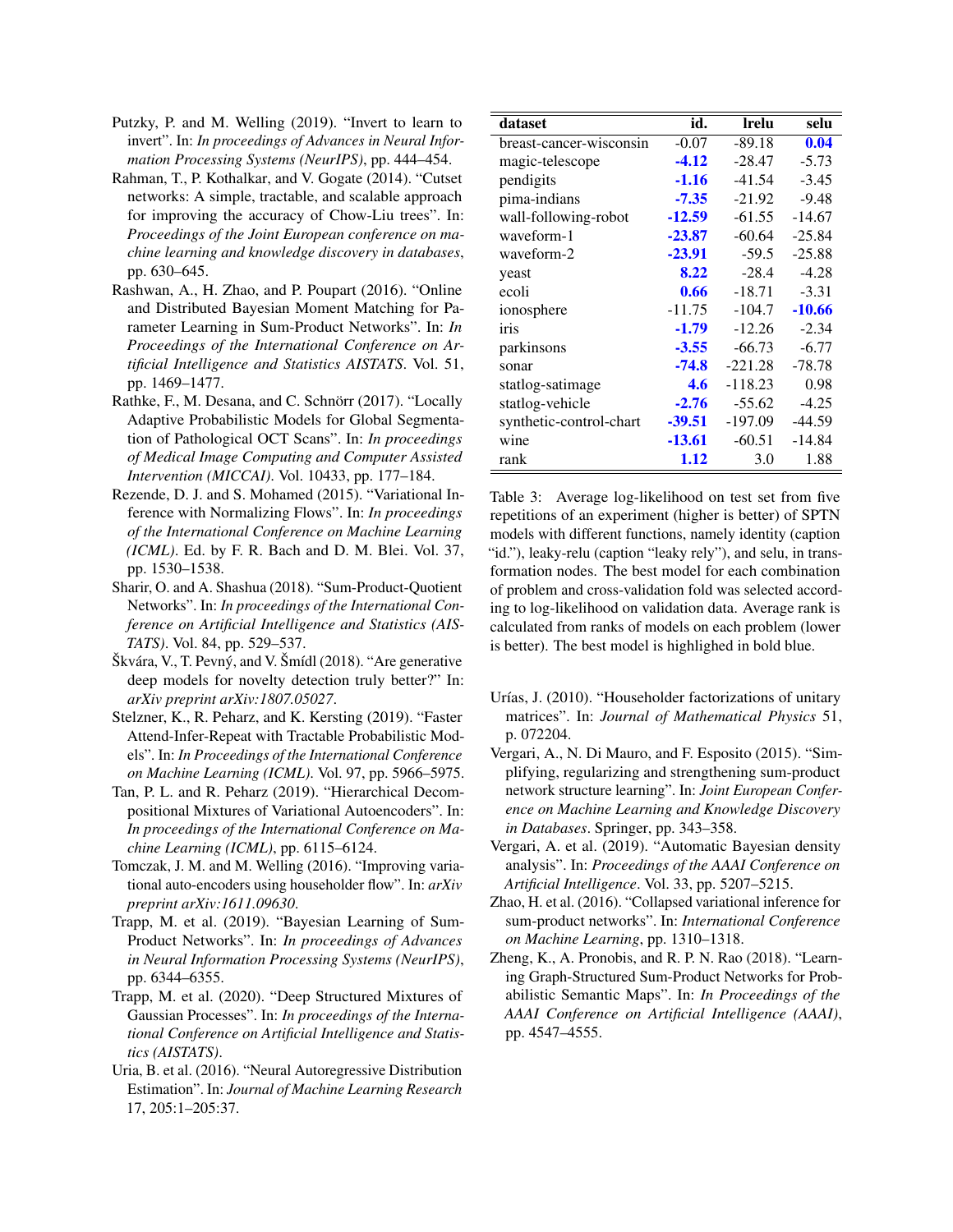<span id="page-10-0"></span>

| dataset                 | givens   | householder |
|-------------------------|----------|-------------|
| breast-cancer-wisconsin | $-0.46$  | 0.08        |
| cardiotocography        | 39.23    | 45.91       |
| magic-telescope         | $-4.12$  | $-4.55$     |
| pendigits               | $-1.26$  | $-1.52$     |
| pima-indians            | $-9.05$  | $-7.35$     |
| wall-following-robot    | $-12.66$ | $-13.93$    |
| waveform-1              | $-23.9$  | $-23.88$    |
| waveform-2              | $-23.98$ | -23.92      |
| yeast                   | 4.5      | 8.22        |
| ecoli                   | $-3.4$   | 0.66        |
| ionosphere              | $-10.48$ | $-13.04$    |
| iris                    | $-1.98$  | $-1.79$     |
| miniboone               | 162.46   | 112.08      |
| page-blocks             | 12.53    | 11.62       |
| parkinsons              | $-8.91$  | $-3.55$     |
| sonar                   | -73.97   | $-87.1$     |
| statlog-satimage        | 4.55     | 3.76        |
| statlog-segment         | 31.87    | 33.89       |
| statlog-vehicle         | $-2.82$  | $-3.35$     |
| synthetic-control-chart | $-39.51$ | $-40.3$     |
| wine                    | -18.38   | $-13.61$    |
| average rank            | 1.52     | 1.47        |

Table 4: Average log-likelihood of G-SPTN models with affine Tranformation nodes realized either by set of *Givens* rotations or by a set of *Householder* rotations. Average log-likelihood is from test sets of five repetitions of an experiment. The best model for each combination of problem and cross-validation fold was selected according to log-likelihood on validation data. The best model is highlighed in bold blue.

<span id="page-10-1"></span>

| dataset                 | none     | trans.   | all      |
|-------------------------|----------|----------|----------|
| breast-cancer-wisconsin | $-0.36$  | 0.33     | 0.03     |
| cardiotocography        | 44.13    | 41.22    | 38.7     |
| magic-telescope         | $-4.12$  | $-4.47$  | $-4.79$  |
| pendigits               | $-1.54$  | $-1.34$  | $-1.57$  |
| pima-indians            | $-8.18$  | $-7.75$  | $-8.1$   |
| wall-following-robot    | $-13.43$ | $-13.56$ | $-12.64$ |
| waveform-1              | $-23.87$ | $-23.87$ | $-23.9$  |
| waveform-2              | $-23.98$ | $-23.91$ | $-23.92$ |
| yeast                   | 7.56     | 6.77     | 7.64     |
| ecoli                   | 0.14     | $-0.36$  | 0.47     |
| ionosphere              | $-11.57$ | $-12.19$ | $-14.59$ |
| iris                    | $-1.79$  | $-1.74$  | $-1.73$  |
| miniboone               | 162.46   | 129.08   | 81.62    |
| page-blocks             | 11.62    | 12.53    | 11.71    |
| parkinsons              | $-3.95$  | $-3.58$  | $-4.42$  |
| sonar                   | $-82.23$ | $-79.1$  | $-78.21$ |
| statlog-satimage        | 4.65     | 4.22     | 3.91     |
| statlog-segment         | 34.58    | 32.92    | 33.31    |
| statlog-vehicle         | $-2.82$  | $-3.72$  | $-3.58$  |
| synthetic-control-chart | $-40.3$  | $-39.51$ | $-40.68$ |
| wine                    | $-13.61$ | -13.61   | $-13.61$ |
| rank                    | 1.86     | 1.80     | 2.14     |

Table 5: Average log-likelihood of G-SPTN models without any sharing of nodes captioned "none" (see Figure [2\(](#page-6-0)c), sharing Tranformation nodes only captioned "Affine" (see Figure [2\(](#page-6-0)b), and sharing sum and Tranformation nodes captioned all (see Figure [2\(](#page-6-0)a). Average log-likelihood is from test sets of five repetitions of an experiment. The best model for each combination of problem and cross-validation fold was selected according to log-likelihood on validation data. The best model is highlighed in bold blue.